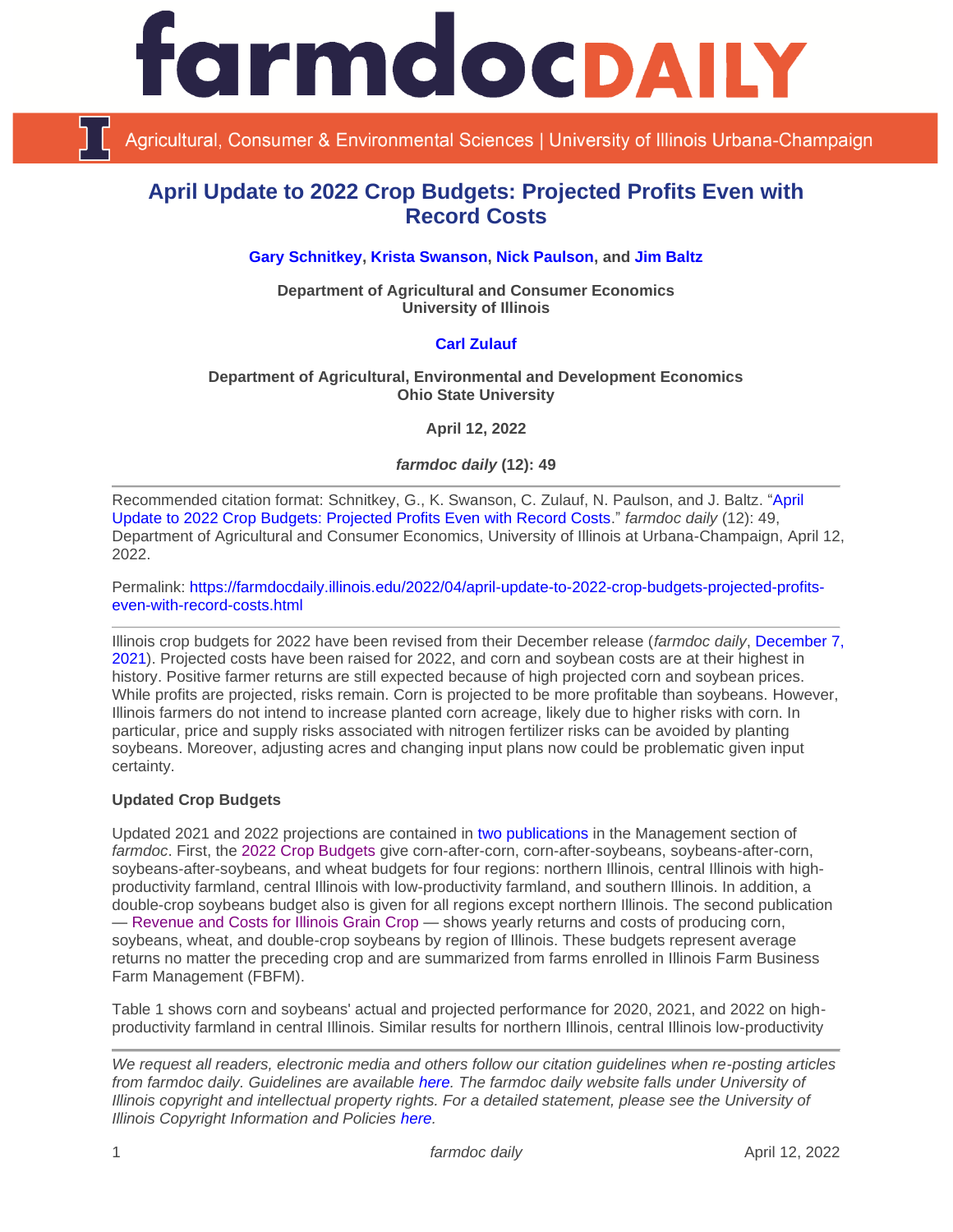farmland, and southern Illinois are available in the [Revenue and Costs for Illinois Grain Crops](https://farmdoc.illinois.edu/handbook/historic-corn-soybeans-wheat-and-double-crop-soybeans) Crop publication. Trends in Table 1 for high-productivity farmland also occur across regions.

|                                 | Table 1. Corn and Soybean Returns, Central Illinois, High-Productivity Farmland |                |                 |                |                         |                |
|---------------------------------|---------------------------------------------------------------------------------|----------------|-----------------|----------------|-------------------------|----------------|
|                                 | 2020                                                                            | Corn<br>2021   | 2022P           | 2020           | <b>Soybeans</b><br>2021 | 2022P          |
| Yield per acre                  | 214                                                                             | 221            | 225             | 66             | 72                      | 71             |
| Price per bu                    | \$4.34                                                                          | \$6.50         | \$6.60          | \$10.76        | \$14.05                 | \$14.30        |
| Crop revenue                    | \$929                                                                           | \$1,437        | \$1,485         | \$710          | \$1,012                 | \$1,015        |
| ARC/PLC                         | 0                                                                               | 0              | 0               | 0              | 0                       | 0              |
| Ad hoc Federal payments         | 68                                                                              | 0              | 0               | 45             | 0                       | 0              |
| Crop insurance proceeds         | 9                                                                               | 8              | 0               | $\overline{4}$ | 5                       | $\mathbf 0$    |
| <b>Gross revenue</b>            | \$1,006                                                                         | \$1,445        | \$1,485         | \$759          | \$1,017                 | \$1,015        |
| Fertilizers                     | 143                                                                             | 154            | 230             | 42             | 45                      | 102            |
| Pesticides                      | 78                                                                              | 90             | 113             | 47             | 54                      | 68             |
| Seed                            | 112                                                                             | 114            | 123             | 71             | 72                      | 78             |
| Drying                          | 22                                                                              | 20             | 26              | 0              | 0                       | $\overline{2}$ |
| Storage                         | 10                                                                              | 6              | 6               | 5              | 5                       | 5              |
| Crop insurance                  | 21                                                                              | 31             | 39              | 14             | 16                      | 26             |
| <b>Total direct costs</b>       | \$386                                                                           | \$415          | \$537           | \$179          | \$192                   | \$281          |
| Machine hire/lease              | 16                                                                              | 16             | 18              | 14             | 14                      | 16             |
| <b>Utilities</b>                | 5                                                                               | 5              | 6               | 5              | 5                       | 6              |
| Machine repair                  | 28                                                                              | 32             | 38              | 24             | 28                      | 34             |
| Fuel and oil                    | 15                                                                              | 19             | 29              | 13             | 16                      | 24             |
| Light vehicle                   | $\overline{2}$                                                                  | $\overline{2}$ | $\overline{2}$  | 1              | 1                       | 1              |
| Mach. depreciation              | 65                                                                              | 69             | 75              | 56             | 60                      | 66             |
| <b>Total power costs</b>        | \$131                                                                           | \$143          | \$168           | \$113          | \$124                   | \$147          |
| Hired labor                     | 20                                                                              | 22             | 23              | 20             | 20                      | 21             |
| Building repair and rent        | 6                                                                               | 6              | $\overline{7}$  | 5              | 5                       | 6              |
| <b>Building depreciation</b>    | 13                                                                              | 12             | 13              | 11             | 10                      | 11             |
| Insurance                       | 11                                                                              | 11             | 12              | 11             | 11                      | 12             |
| Misc                            | 10                                                                              | 11             | 12              | 10             | 11                      | 12             |
| Interest (non-land)             | 17                                                                              | 14             | 12 <sub>2</sub> | 15             | 12                      | 10             |
| <b>Total overhead costs</b>     | \$77                                                                            | \$76           | \$79            | \$72           | \$69                    | \$72           |
| <b>Total non-land costs</b>     | \$594                                                                           | \$634          | \$784           | \$364          | \$385                   | \$500          |
| <b>Operator and land return</b> | \$412                                                                           | \$811          | \$701           | \$395          | \$632                   | \$515          |
| Land costs (cash rent)          | 279                                                                             | 311            | 336             | 279            | 311                     | 336            |
| <b>Farmer return</b>            | \$133                                                                           | \$500          | \$365           | \$116          | \$321                   | \$179          |

We projected the average returns and costs for farms enrolled in Illinois FBFM. Actual results on individual farms can vary considerably from these averages. This year, the timing of input purchases will greatly impact costs, particularly fertilizers.

**Yields for 2022:** Yields for 2022 are set at 225 bushels per acre for corn and 71 bushels per acre for soybeans (see Table 1). These are trend yields, representing likely yields under normal growing conditions for 2022.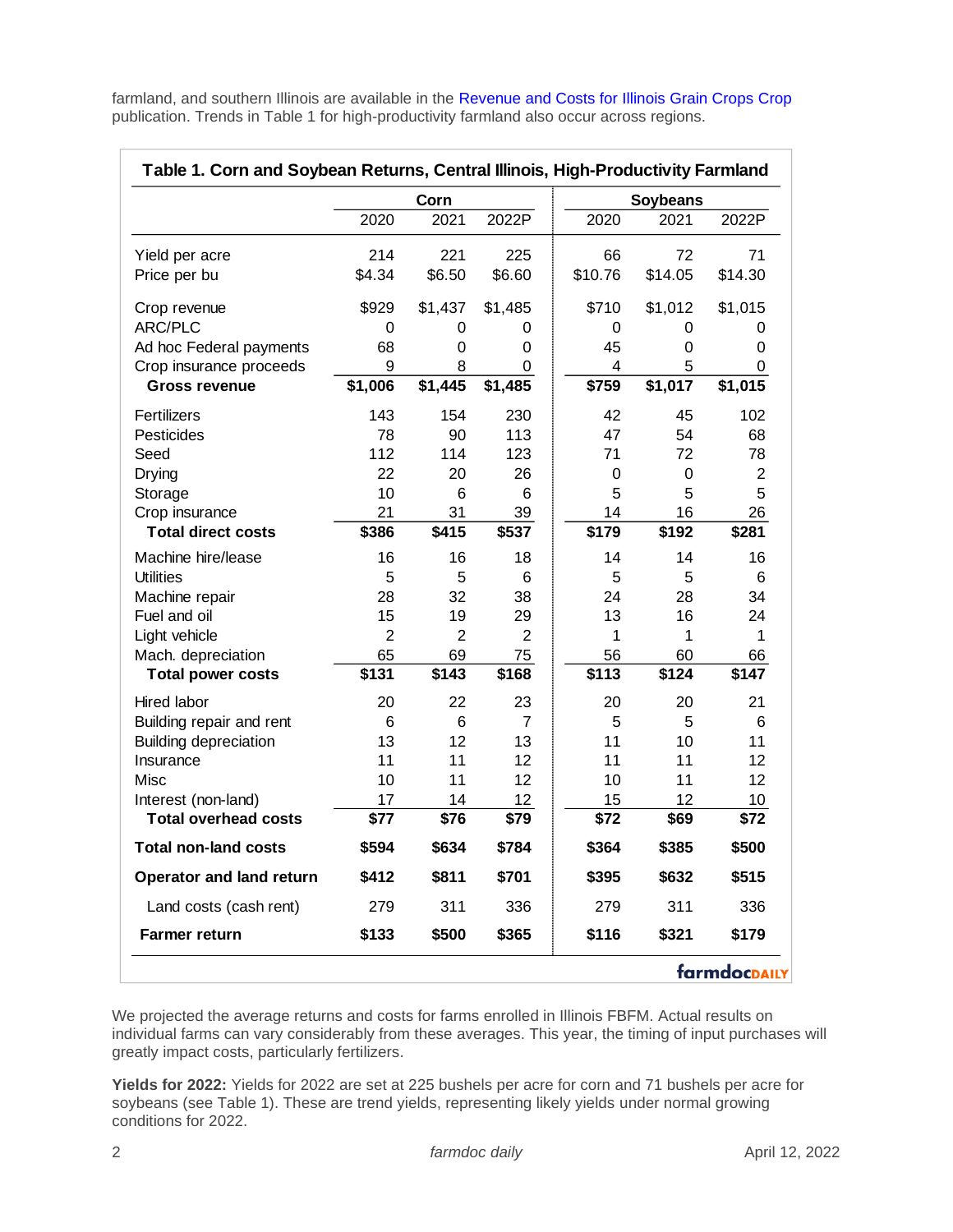**Prices:** Prices are projected at \$6.60 per bushel for corn and \$14.30 per bushel for soybeans. Both prices are below current (mid-April 2022) fall delivery bids. Lower prices are used because some of 2022 production has been forward priced on most farms, likely at lower prices than current fall bids.

**Other revenue:** Commodity title payments in Agriculture Risk Coverage (ARC) and Price Loss Coverage (PLC) are not projected for 2022. Moreover, additional ad hoc Federal payments are not expected. If ARC/PLC makes payments in 2022, drastic changes from current expectations will have occurred.

**Fertilizer:** Fertilizer costs for corn are projected at \$230 per acre. There will be a great deal of variability in fertilizer costs because prices have changed dramatically over the past nine months. For example, anhydrous ammonia prices were \$750 per ton in the late summer of 2021. In April 2022, anhydrous ammonia prices are over \$1,600 per ton. Therefore, farmers who booked most of their fertilizer in 2021 could realize \$50 per acre or more in lower costs than the \$230 average. On the other hand, fertilizer prices in the spring could result in \$50 or more in higher costs than \$230 per acre.

**Pesticides:** Pesticides are projected up by 25% from 2021 levels. Supply chain issues have caused many pesticides to be in short supply and costs to be much higher.

**Seed:** Seed costs are estimated up by 8% from 2021 levels, roughly in line with historical rates of increase. In 2022, seed is not expected to increase as much as fertilizer and pesticides.

**Machinery repair:** Repair costs are projected up by 20% from 2021 levels. Machinery parts have been in short supply due to supply issues.

**Fuel and oil:** Fuel and oil prices are projected up by 50% from 2021 levels.

## **Commentary**

Costs will be much higher in 2022 than in 2021. For corn, non-land costs are projected at \$784 per acre, up by \$150 per acre from the \$634 level in 2021. Adding an average cash rent of \$336 per acre gives \$1,120 per acre in total costs (see Figure 1). At \$1,120 per acre, total costs for corn would exceed \$1,000 per acre for the first time.



High costs lead to high break-even prices. At a 225 bushel yield, the price of corn has to be above \$4.97 per bushel for the farmer to break even, an exceptionally high level from an historical perspective. From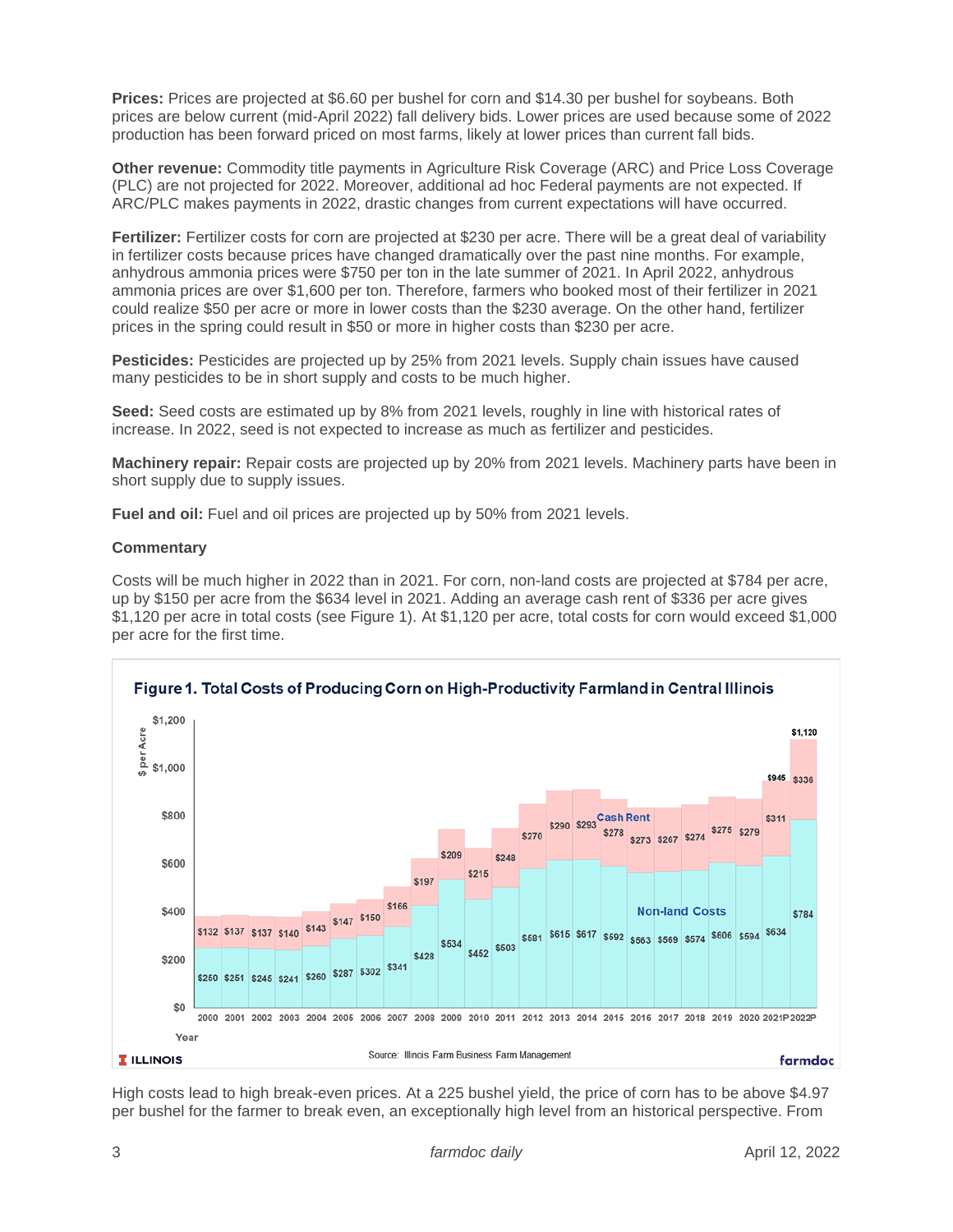2014 to 2020, central Illinois farmers averaged \$3.75 per bushel, \$1.22 per bushel below the \$4.97 breakeven.

Total costs for soybeans have also increased dramatically. For 2022, non-land costs are projected at \$500 per acre. With an average cash rent, the total costs of producing soybeans are \$836 per acre, \$140 higher than the \$696 level in 2021. Like corn, soybean costs will be the highest in history in 2022.



At a 71 bushel per acre trend yield, the break-even soybean price is \$11.77 per bushel, an exceptionally high break-even level. From 2014 to 2020, central Illinois farmers received an average price of \$9.84 per bushel, \$1.93 per bushel below the \$11.77 break-even price.

Even given these high costs, corn and soybean production are projected to be profitable in 2022 (see Figure 3). The operator and land return for corn is projected at \$701 per acre and soybeans at \$515 per acre. These projected returns are above the \$336 per acre cash rent, indicating that farmers are projected to be profitable on cash rent farmland at average cash rent levels.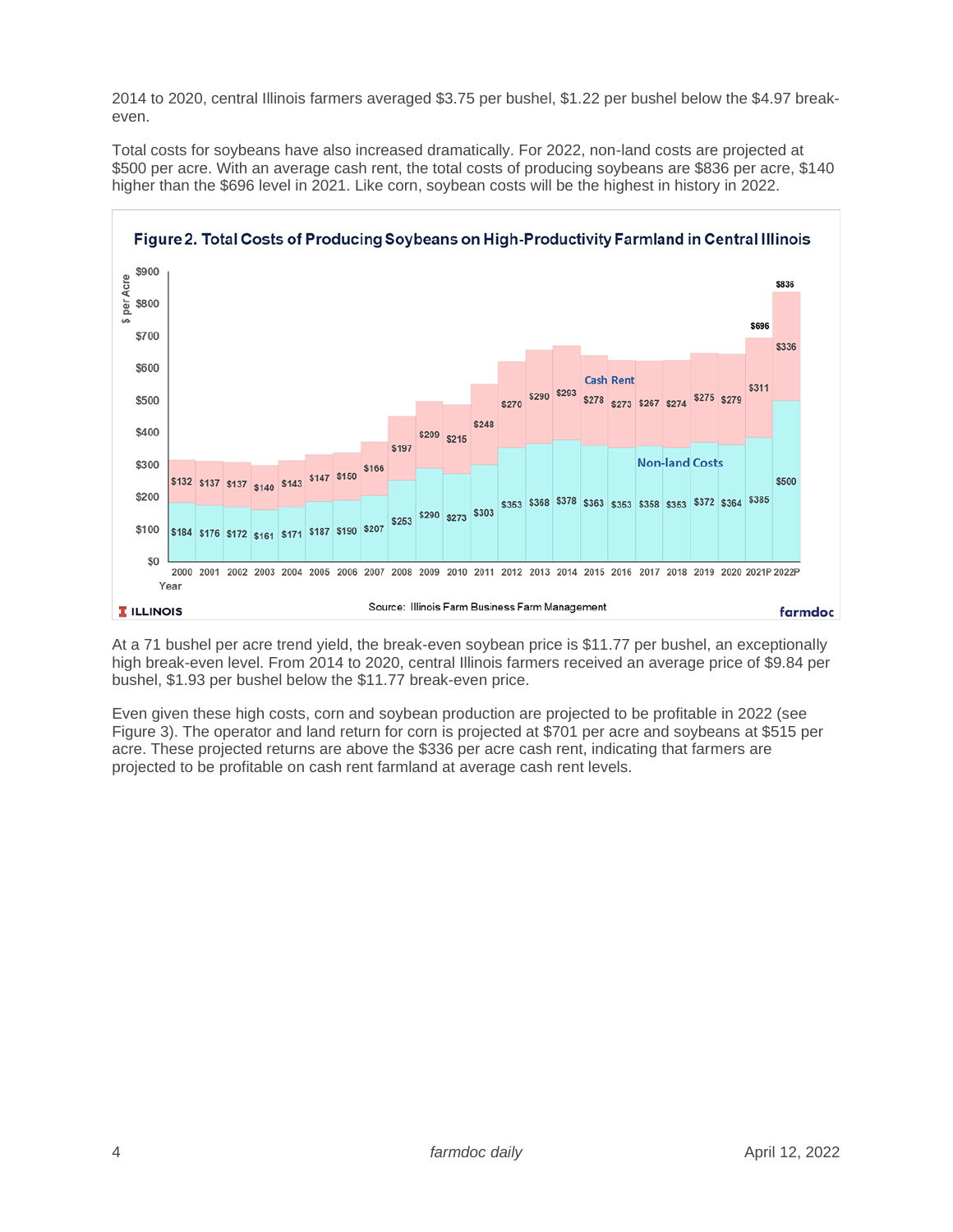

Profitability is based on high corn and soybean prices: \$6.60 per bushel for corn and \$14.30 per bushel for soybean. Declines in corn and soybean prices will reduce returns if yields do not increase above-trend levels. In recent years, wide swings have occurred in prices. It is possible that prices will fall between now and harvest, causing farmers to have much lower returns.

Corn is projected to be more profitable than soybeans: \$701 operator and land return for corn compared to \$515 per acre for soybeans. Corn has been projected as more profitable than soybeans for 2022 since the first 2022 budget release last July. Still, the recent *[Prospective Plantings](https://downloads.usda.library.cornell.edu/usda-esmis/files/x633f100h/t148gn52h/4b29cb406/pspl0322.pdf)* report indicates that Illinois farmers will not plant more corn in 2022. We suspect the reasons that farms do not intend to plant more corn include:

- 1. Non-land costs of corn production are much higher for corn than for soybeans, increasing the potential for losses with corn, Nitrogen fertilizer pricing and supply have been a large concern. Corn uses nitrogen much more than soybeans. Therefore, planting soybeans reduces the risks associated with nitrogen fertilizer, and
- 2. Changing acreage decisions now would require changes in input purchase plans. Given input availability uncertainties, changing plans now could be problematic.

## **Summary**

The 2022 budgets have been revised from the previous two releases in July 2021 (*farmdoc daily*, [July 27,](https://farmdocdaily.illinois.edu/2021/07/2022-crop-budgets-contain-higher-costs.html)  [2021\)](https://farmdocdaily.illinois.edu/2021/07/2022-crop-budgets-contain-higher-costs.html) and December 2021 (*farmdoc daily*, [December 7, 2021\)](https://farmdocdaily.illinois.edu/2021/12/2022-updated-crop-budgets.html). Projected costs for 2022 continue to increase from earlier releases. Still, 2022 is projected to be profitable as projected prices are at high levels.

While projections are for profitability, one senses unease among farmers. Non-land costs are high, and positive returns are based on high prices. One wonders if an unwelcome event may occur, causing lower prices and much lower profits. Those concerns could have also been among the reasons farmers are not shifting to more corn in 2022 even though corn is projected to be more profitable. This unease likely will carry over into planning for 2023 production.

## **References**

Schnitkey, G. ["Crop Budgets,](https://farmdoc.illinois.edu/handbook/2022-budgets-for-all-regions) Illinois, 2022." Department of Agricultural and Consumer Economics, University of Illinois at Urbana-Champaign, April 12, 2022.